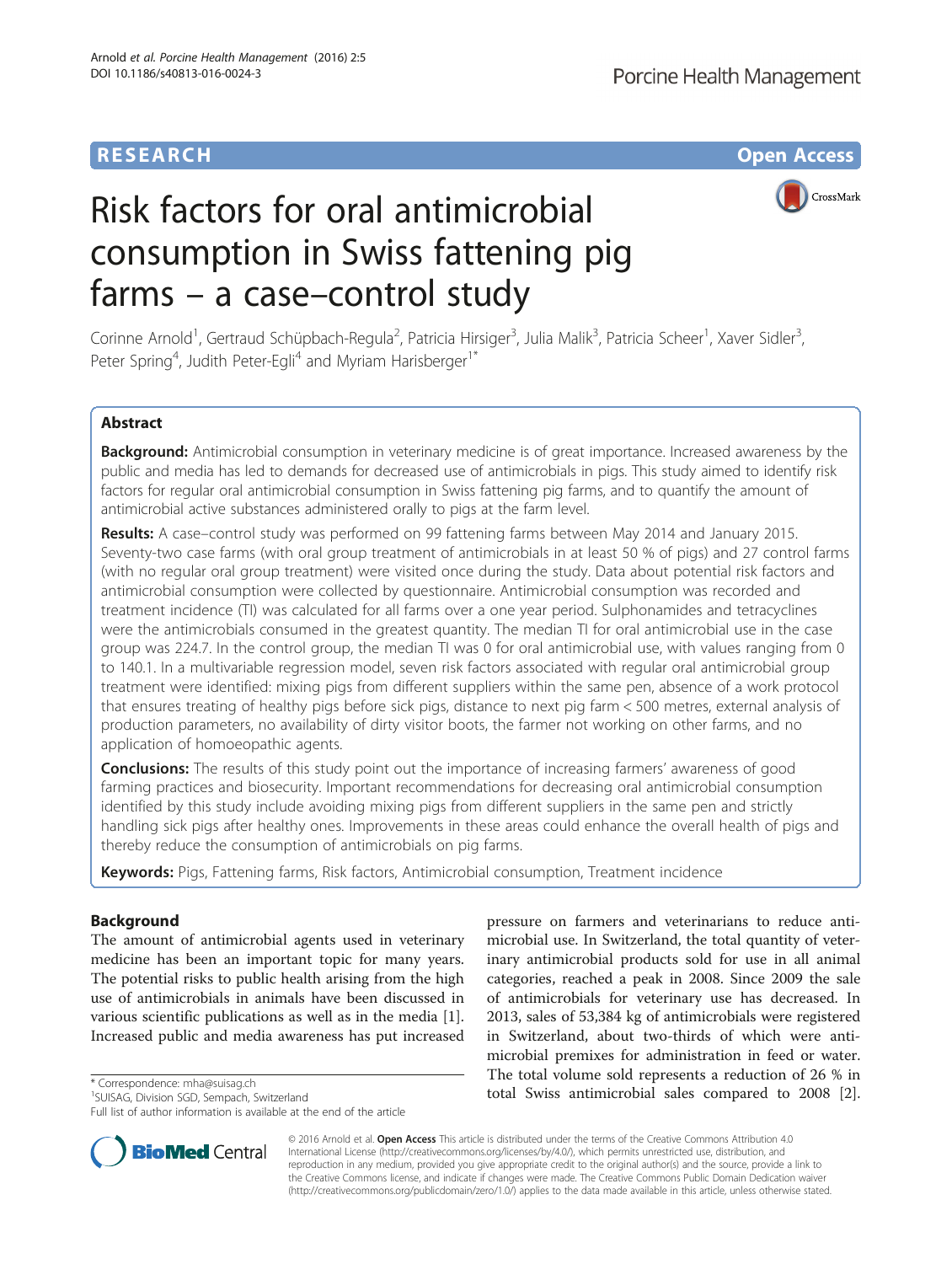Although the exact proportion of antimicrobials used in pigs in Switzerland is not known, pigs and cattle were estimated to account for the majority of the veterinary antimicrobial use in 2012 [[3](#page--1-0)]. Swine in Switzerland have a high health status, as the domestic Swiss swine population is free or almost free from several important diseases such as porcine reproductive and respiratory syndrome and enzootic pneumonia [[4\]](#page--1-0). Despite the high health status, antimicrobial use in Switzerland is still relatively high compared to other countries [\[5](#page--1-0)]. In swine production antimicrobials are most often applied as group therapy [\[6](#page--1-0)] and mostly by oral administration [\[7](#page--1-0), [8\]](#page--1-0). Previous Swiss studies have reported that the greatest quantities of antimicrobials used during fattening, were used during the first two weeks of the fattening period [[9\]](#page--1-0). Antimicrobials were most frequently administered prophylactically (about 80 % of total amount) [[10](#page--1-0)]. However, prophylactic antimicrobial use has not been shown to decrease mortality, or to reduce the number of therapeutic treatments [\[10\]](#page--1-0). Therefore, it could be speculated that there is substantial potential to reduce antimicrobial usage while maintaining a high animal health status.

High antimicrobial consumption is also a concern in other countries. For example, Denmark has introduced a "yellow card"scheme, which imposes restrictions on farmers who exceed predefined levels of consumption [[11\]](#page--1-0). In Germany, a 2014 amendment to legislation introduced a legal requirement for farmers to report antimicrobial use and the antimicrobial usage data is stored in a central database. In addition the responsible local veterinary service has the authority to impose measures on farmers whose antimicrobial usage exceeds defined levels [\[12](#page--1-0)]. In the Netherlands an independent institution sets benchmarks for antimicrobial usage, which are re-evaluated on a yearly basis. Farms that exceed these benchmark levels are obliged to decrease their consumption by implementing measures [[13](#page--1-0)]. Since the introduction of this program in 2012, antimicrobial consumption has been reduced by 56 % compared to consumption in 2007. This has been achieved by a combination of compulsory and voluntary actions. The Netherlands has set a new goal of reducing consumption in 2015 by 70 % compared to 2007 [[14\]](#page--1-0). In Switzerland, there is currently no central antimicrobial consumption database that could be used to set benchmarks for antimicrobial consumption.

The identification of risk factors for antimicrobial group treatment in fattening farms is important for developing on farm strategies for reducing antimicrobial use without impairing animal health. However, only a limited number of risk factors for high antimicrobial use have been reported [\[15](#page--1-0)–[17\]](#page--1-0). In a study performed in the Netherlands, the risk factors farm system and number of fattening pigs were found to be associated with antimicrobial use on fattening farms [[15](#page--1-0)]. Hybschmann et al. performed a risk factor analysis in Denmark on antimicrobial use for gastrointestinal diseases [[16](#page--1-0)]. Herd size, herd health status and herd type were identified as risk factors [\[16\]](#page--1-0). Compared to these countries, herd sizes in Switzerland are smaller and many farms produce for specific pork distribution labels. Farms are often specialised in farrowing or fattening and few produce in a closed system. It is likely that risk factors from studies in other countries will not be valid under these housing and management conditions. The identification of further risk factors would be crucial to support reduction of antimicrobial use. For this reason we conducted a risk factor analysis for fattening pig farms in Switzerland. This study will be relevant to Swiss swine producers and can serve as an example to other countries that have small farms and good general pig health.

The aim of this case–control-study was, to identify risk factors for regular oral antimicrobial treatment in Swiss fattening farms, and to quantify the amount of antimicrobials used at a farm level during a 12-month period.

## Results

## Farm characteristics

A list of 437 potential participants was generated from the Swiss Pig Health Service (SGD) database. Two hundred and sixteen farms were excluded. Of these, 106 farms were excluded before telephone contact, when the list was checked by SGD veterinarians having more current knowledge about these farms, because these farms no longer fulfilled the inclusion criteria. The other 110 farms were excluded after the first telephone interview because they no longer used regular oral antimicrobial group treatments. Of the farms that met the antimicrobial inclusion criteria, 50 % agreed to participate in the study (77 % in the control group, 44 % in the case group). Reasons for not participating included: no interest (total 66 %, control 67 %, case 66 %), farm structure (retirement, ending or already ended pig farming, less than 30 pigs, farmer participates in the study with his other farm) (total 32 %, control 33 %, case 31 %), and other reasons (total 3 %, control 0 %, case 3 %). Eleven of the 110 farms that agreed to participate were excluded retrospectively because they raised pigs for other purposes than fattening.

The final study sample consisted of 99 fattening farms. Ninety-two percent of the farms were members of the SGD. The median weight of pigs at the onset of the fattening period was 25.5 kg ( $n = 97$ ) and the median live weight at slaughter was 109.9 kg  $(n = 87)$ . Herd size varied between 50 and 1300 pig places (median 170). The proportion of total farm revenue represented by swine production varied between 1-100 % (median 25 %). Seventy percent of farmers were between 41 and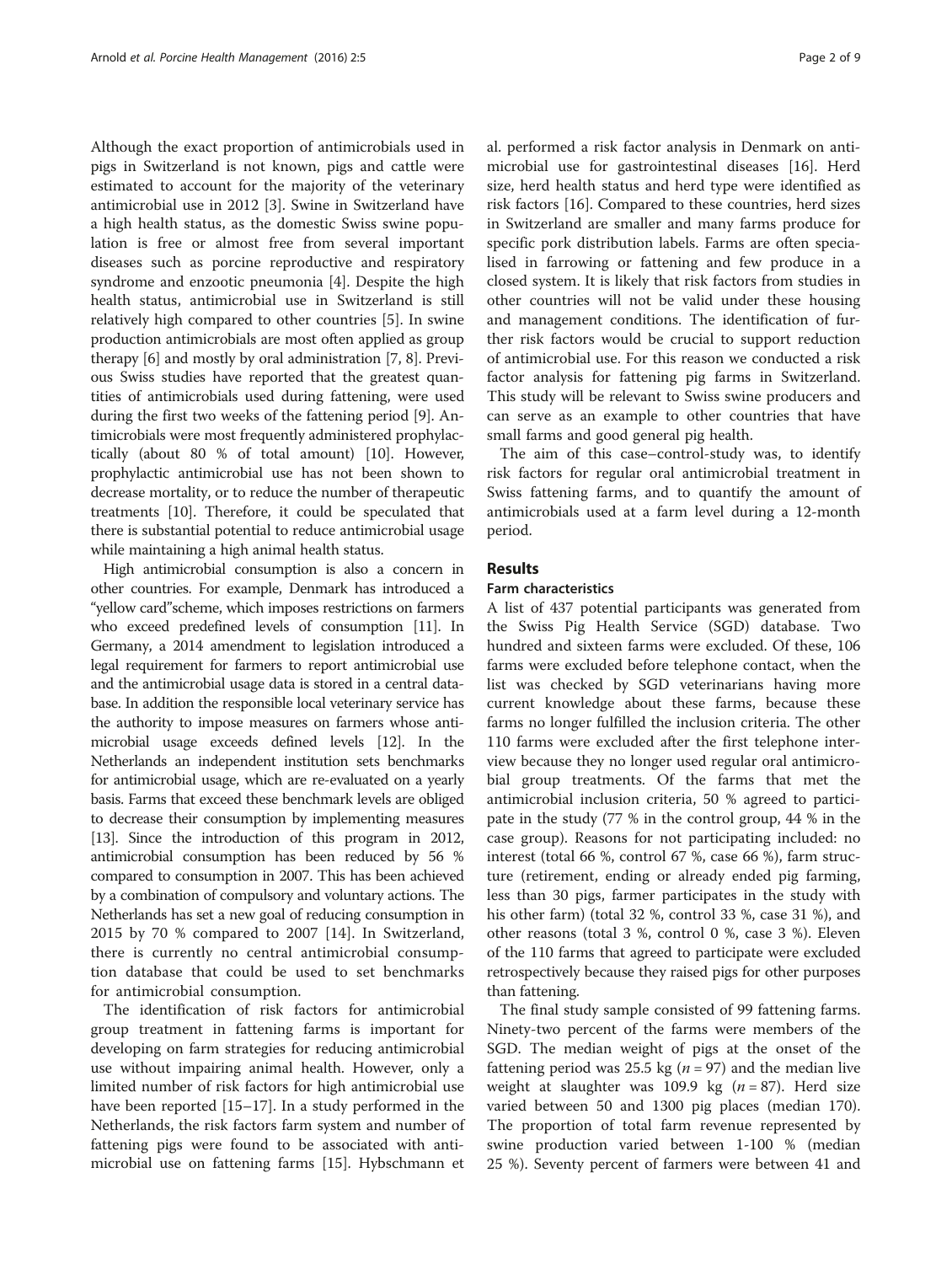60 years old, 14 % were younger than 41, and 16 % older than 60. As a consequence, 68 % of farmers had more than 24 years of experience in pig production. For most farms, the person having the main responsibility for the pigs was the owner of the farm (85 %). Other farms were on a lease arrangement (10 %), partly owned and leased (1 %), or the main responsible person was employed (4 %). Time spent in the pig barn ranged from 0.8 to 28 h per week per 100 pig places with a median of 4.2 h per week per 100 pig places. Daily weight gain of pigs ranged from 675 to 1,014 gram with a median of 808.9 gram ( $n = 80$ ). The median duration of the fattening period was 102 days. Feed conversion (digestible energy pig (DE)/kg) values ranged from 32.5 to 41.0 megajoules DE/kg with a median of 36.0 megajoules DE/kg. However, these data were only available for 70 farms. Mortality rates were less than or equal to 2 % in 69 % of the farms  $(0-5.5 \, %$ , median 1.6 %,  $n = 97$ ).

## Antimicrobial use

A total of 500 kg of active antimicrobial substance was administered orally on the 99 study farms during the 12 months prior to the investigation. Active ingredients used were sulphonamides (305 kg, 61 %), tetracyclines (125 kg, 25 %), trimethoprim (42 kg, 8 %), polymyxin E (8 kg, 2 %), amoxicillin (11 kg, 2 %), macrolides (9 kg, 2 %), and pleuromutilins (0.5 kg, 0.1 %). Five of the twenty-seven control farmers also administered oral antimicrobials, but they all reported treating less than 50 % of their pigs. In both case and control farms, all oral antimicrobials were administered in feed. Results of TI calculations for active substances used orally are presented in Table 1. In the case group, the TI for oral antimicrobials ranged from 29.9 to 418.1 (median 224.7, mean 211.7, SD 101.3). The TI for the control group ranged from 0 to 140.1 (median 0, mean 10.5, SD 29.4).

In the case group, 72 % of the farms administered oral antimicrobials to all pigs. The remaining 28 % of case farms orally administered antimicrobials to at least 50 % of pigs during the 12 months prior to the investigation. In the case group, 93 % of the farmers reported that they administered oral antimicrobials mainly for prophylaxis. They usually did not carry out diagnostic examinations prior to treatment, since the treated pigs did not have any abnormal clinical signs. The other 7 % of case farms reported using antimicrobials orally to treat specific conditions (diarrhoea, fever, respiratory symptoms, lameness). Reasons for using oral antimicrobials reported by case group farmers were (multiple answers possible, n in parenthesis): problems occurred during previous fattening period(s) (22), too many different pig suppliers (20), as an insurance policy (16), always used antimicrobials (17), on recommendation (e.g. veterinarian or pig trader) (17) or that an attempt without antimicrobials was not successful (10). All case group farmers were asked if they would also use antimicrobials at the beginning of the production period if they always received pigs from the same single supplier. Forty-four percent answered yes or that they already had only one supplier; forty-eight percent reported that it would probably be possible to work without antimicrobials if they had one supplier, and 8 % were unsure.

The analysis of antimicrobials administered as injection was performed accordingly. The TI for antimicrobial injections ranged between 0 and 23.3 (median 3.3, mean 5.0, SD 5.5) for the control group and between 0 and 68.5 (median 4.0, mean 5.6, SD 12.5) for the case group.

## Risk factor analysis

The results of screening analyses of risk factors that were associated with the case or control status of the farm  $(p$ -value <0.1), are presented in Table [2.](#page-3-0) Factors

Table 1 Treatment incidence (TI = Number of animals treated daily with one animal daily dose (ADD) per 1000 pigs) of the active substances for all oral antimicrobials used during the 12 months prior to the investigation of farms. Data are presented for the case group (with oral group treatment of antimicrobials in at least 50 % of pigs) and the control farms (with no regular oral group treatment)

|                             | Tl case group $(n = 80)$ |         |        |       | To control group ( $n = 30$ ) |     |      |        |      |           |
|-----------------------------|--------------------------|---------|--------|-------|-------------------------------|-----|------|--------|------|-----------|
|                             | Min                      | $Max^2$ | Median | Mean  | SD <sup>3</sup>               | Min | Max  | Median | Mean | <b>SD</b> |
| Sulphonamides               | 0.0                      | 258.2   | 101.6  | 100.6 | 82.9                          | 0.0 | 93.4 | 0.0    | 4.3  | 18.1      |
| Tetracyclines               | 0.0                      | 365.8   | 0.0    | 35.5  | 61.3                          | 0.0 | 13.5 | 0.0    | 0.8  | 3.0       |
| Trimethoprim                | 0.0                      | 129.1   | 34.6   | 43.9  | 46.8                          | 0.0 | 46.7 | 0.0    | 1.7  | 9.0       |
| Polymyxin E                 | 0.0                      | 196.2   | 0.0    | 6.9   | 27.8                          | 0.0 | 41.1 | 0.0    | 2.0  | 8.2       |
| Amoxicillin (penicillin)    | 0.0                      | 103.0   | 0.0    | 7.8   | 22.6                          | 0.0 | 13.3 | 0.0    | 0.8  | 3.0       |
| Macrolides (tylosin)        | 0.0                      | 117.2   | 0.0    | 16.0  | 31.3                          | 0.0 | 13.5 | 0.0    | 0.8  | 3.0       |
| Pleuromutilins (valnemulin) | 0.0                      | 73.2    | 0.0    | 1.0   | 8.6                           | 0.0 | 0.0  | 0.0    | 0.0  | 0.0       |

Min' minimum<br><sup>Mav</sub>2</sup> maximun

*Max<sup>2</sup>* maximum<br>SD<sup>3</sup> standard de

 $SD<sup>3</sup>$  standard deviation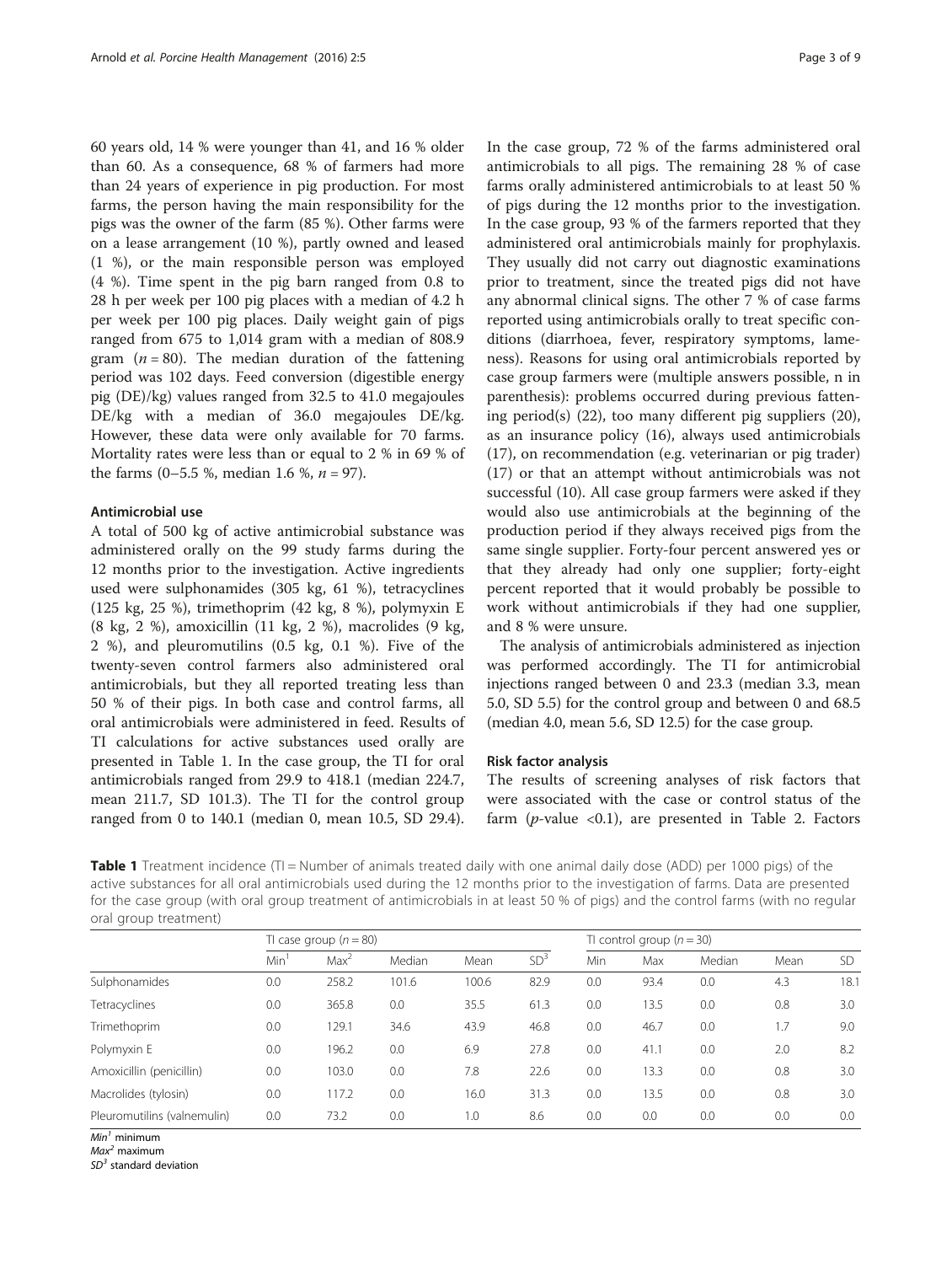<span id="page-3-0"></span>Table 2 All relevant results of the univariable analysis of risk factors  $(p < 0.1)$  for regular oral antimicrobial group treatment in case farms (more than 50 % of pigs treated) and in control farms (no regular oral group treatment) for Swiss fattening pig farms

| Description                                           | Answers                                                                   | % control group | % case group | p-value (chi <sup>2</sup> or<br>fisher's exact) |  |
|-------------------------------------------------------|---------------------------------------------------------------------------|-----------------|--------------|-------------------------------------------------|--|
|                                                       |                                                                           | $n = 27$        | $n = 72$     |                                                 |  |
| Label                                                 | Conventional or no label                                                  | 51.9            | 37.5         | 0.0427                                          |  |
|                                                       | Label 1 (straw, access to outdoor area)                                   | 25.9            | 33.3         |                                                 |  |
|                                                       | Label 2 (bedding, access to outdoor area)                                 | 14.8            | 29.2         |                                                 |  |
|                                                       | Label $3 =$ Organic                                                       | 7.4             | 0.0          |                                                 |  |
| Renovation of building (pen)                          | Yes                                                                       | 25.9            | 58.3         | 0.0041                                          |  |
|                                                       | No                                                                        | 74.1            | 41.7         |                                                 |  |
| Husbandry education                                   | Education 1 (farmer with a certification<br>of achievement)               | 33.3            | 33.3         | 0.0211                                          |  |
|                                                       | Education 2 (Apprenticeship and further<br>education as pig farm manager) | 59.3            | 38.9         |                                                 |  |
|                                                       | Others/no husbandry education                                             | 7.4             | 27.8         |                                                 |  |
| Working on other farms                                | Yes                                                                       | 25.9            | 8.3          | 0.0398                                          |  |
|                                                       | No                                                                        | 74.1            | 91.7         |                                                 |  |
| Analysis of production parameters                     | By farmer (program, computer, written, none)                              | 66.7            | 30.6         | 0.0011                                          |  |
|                                                       | By others (external)                                                      | 33.3            | 69.4         |                                                 |  |
| Most frequent cause of death at the onset             | Haemorrhagic intestinal syndrome                                          | 55.6            | 33.3         | 0.0252                                          |  |
|                                                       | Unknown cause of death                                                    | 33.3            | 36.1         |                                                 |  |
|                                                       | Other causes                                                              | 11.1            | 30.6         |                                                 |  |
| Visitor boots available                               | Yes, clean                                                                | 33.3            | 43.4         | 0.0084                                          |  |
|                                                       | Yes, dirty                                                                | 33.3            | 15.2         |                                                 |  |
|                                                       | No                                                                        | 33.3            | 41.4         |                                                 |  |
| Production system all-in/all-out                      | Yes                                                                       | 48.2            | 77.8         | 0.0043                                          |  |
|                                                       | No                                                                        | 51.9            | 22.2         |                                                 |  |
| Number of suppliers at the same time                  | One supplier                                                              | 51.9            | 19.4         | 0.0014                                          |  |
|                                                       | More than one supplier                                                    | 48.2            | 80.6         |                                                 |  |
| Pigs originate from same supplier(s)                  | Yes                                                                       | 59.3            | 23.6         | 0.0008                                          |  |
|                                                       | No                                                                        | 40.7            | 76.4         |                                                 |  |
| All pigs vaccinated against Lawsonia                  | Yes                                                                       | 33.3            | 13.9         | 0.0287                                          |  |
|                                                       | No or unknown                                                             | 66.7            | 86.1         |                                                 |  |
| Mixing pigs of different suppliers<br>within same pen | Yes                                                                       | 33.3            | 66.7         | 0.0028                                          |  |
|                                                       | No                                                                        | 66.7            | 33.3         |                                                 |  |
| Work sequence depending on the age                    | From younger to older pigs                                                | 18.5            | 11.1         | 0.0115                                          |  |
|                                                       | No working order (age not considered)                                     | 55.6            | 30.6         |                                                 |  |
|                                                       | All pigs having the same age                                              | 25.9            | 58.3         |                                                 |  |
| Cleaning frequency                                    | After each batch: whole barn                                              | 44.4            | 72.2         | 0.0191                                          |  |
|                                                       | After each batch: pen(s)                                                  | 37.0            | 15.3         |                                                 |  |
|                                                       | Less frequent                                                             | 18.5            | 12.5         |                                                 |  |
| Heating of barn (before the onset)                    | Yes                                                                       | 37.0            | 56.9         | 0.0775                                          |  |
|                                                       | No                                                                        | 63.0            | 43.1         |                                                 |  |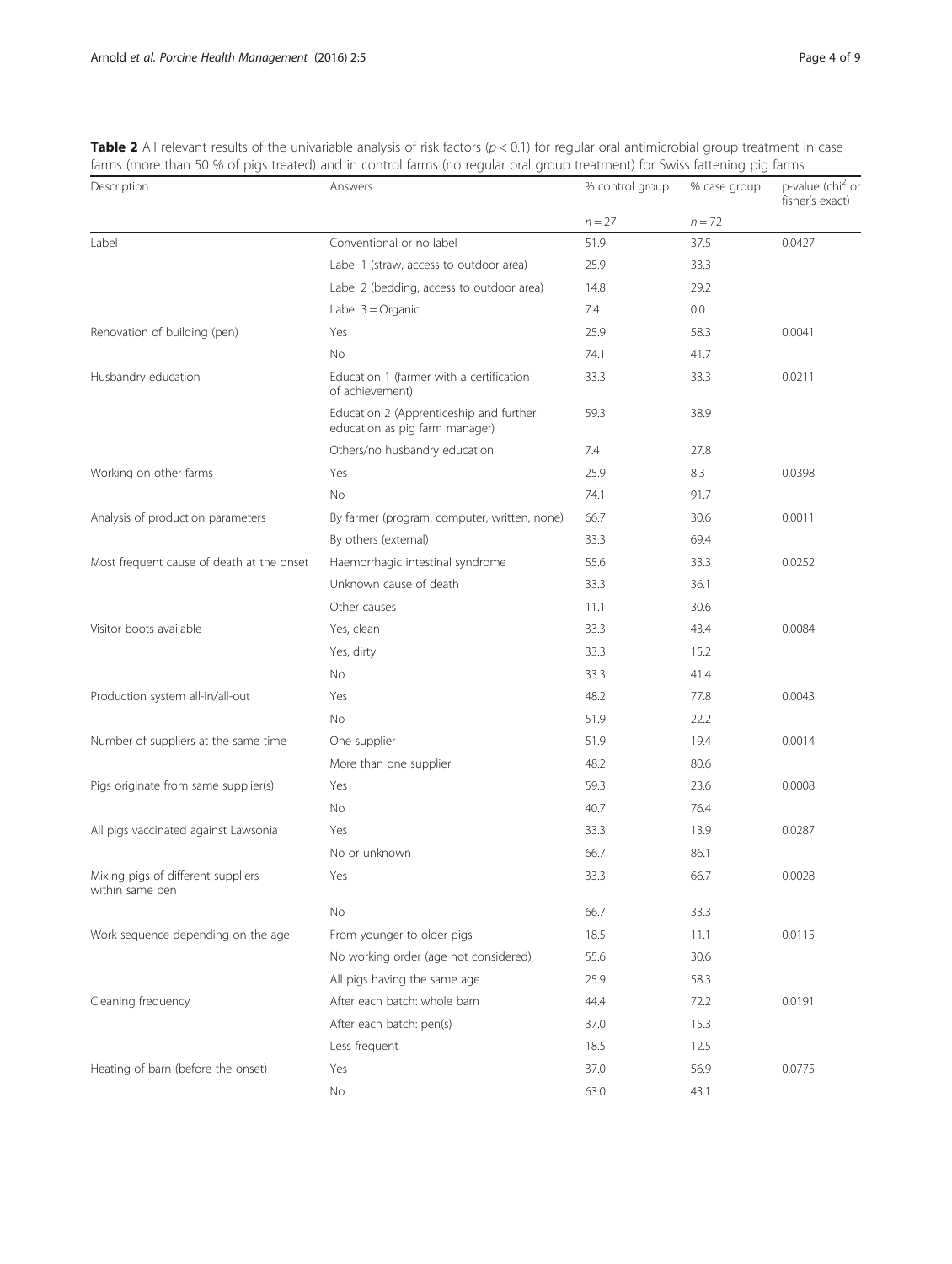**Table 2** All relevant results of the univariable analysis of risk factors ( $p < 0.1$ ) for regular oral antimicrobial group treatment in case farms (more than 50 % of pigs treated) and in control farms (no regular oral group treatment) for Swiss fattening pig farms (Continued)

| Work sequence depending on healthy<br>before sick pigs | Yes               | 59.3 | 20.8 | 0.0002 |
|--------------------------------------------------------|-------------------|------|------|--------|
|                                                        | No                | 40.7 | 79.2 |        |
| Distance to the next pig farm                          | <500 metres       | 25.9 | 56.9 | 0.0060 |
|                                                        | $\geq$ 500 metres | 74.1 | 43.1 |        |
| Application of homoeopathic agents                     | Yes               | 25.9 | 5.6  | 0.0084 |
|                                                        | No                | 74.  | 94.4 |        |

P-values of the chi<sup>2</sup> analysis are presented or alternatively for factors with counts ≤5 for a group, results of the fisher's exact testing are shown

with a p-value  $\geq 0.1$  in the screening included the following topics: health-related data (e.g. estimated disease frequencies or if diagnostic tests had previously been performed), biosecurity (e.g. details about pest control or hand wash facilities), other management practices (e.g. deworming or feeding practices), housing system (e.g. access to outdoor facility or floor types) as well as farm structure and demographic data (e.g. herd size, age of the animal caretaker or if the caretaker owns the farm or is employed).

Variables that were included in the final multivariable logistic regression model are presented in Table 3. Seven factors associated with regular use of antimicrobials in feed were identified. A farmer mixing pigs from different suppliers within the same pen had a 4 times higher odds of being in the group with regular oral antimicrobial use than farmers that did not mix pigs. Proximity to other pig farms was also found to be a potential risk. The odds of being in the case group were almost 10 times greater among farms having a neighbouring farm within a 500 meter radius. Farmers, who did not follow a specified work sequence that included managing healthy pigs before sick pigs, had approximately 16 times higher odds

of being in the case group than farmers who followed such a sequence. Farmers who did not use homoeopathic agents had about 10 times higher odds of being in the group with regular antimicrobial use than farmers who used homoeopathic agents. Working on other farms had a protective effect, as farmers who worked on other farms were less likely to be in the case group (odds ratio = 0.05). The analysis of performance data by the farmer (program, computer, written, or none) was also found to be protective (odds ratio = 0.12). The presence of dirty visitor boots on farms was protective (odds ratio = 0.06) when compared to the absence of visitor boots.

## **Discussion**

In this study risk factors for regular oral antimicrobial use on Swiss fattening pig farms were identified and the amount of antimicrobials used at a farm level was quantified. Participation rates were 77 % for the control, and 44 % for the case groups (in total 50 %). The difference in participation between the two groups may have been influenced by the study design. All of the case farms were also enrolled in an additional longitudinal study for the FitPig project, which required at least one additional

Table 3 Results of the multivariable logistic regression model for the risk factor analysis for oral antimicrobial use in Swiss fattening pig farms

| Description                                                                    | Answers                                         | p-value model | OR <sup>b</sup> | 95 % CI <sup>c</sup> |
|--------------------------------------------------------------------------------|-------------------------------------------------|---------------|-----------------|----------------------|
| Work sequence depending on healthy before sick<br>pigs (Ref. <sup>a</sup> Yes) | No.                                             | < 0.01        | 16.68           | 3.4-81.8             |
| Working on other farms (Ref. No)                                               | Yes                                             | < 0.01        | 0.05            | $0.006 - 0.4$        |
| Distance to the next pig farm (Ref. $\geq$ 500 metres)                         | <500 metres                                     | 0.01          | 9.88            | $1.7 - 57.1$         |
| Visitor boots available (Ref. No boots available)                              | Yes, clean                                      | 0.97          | 1.03            | $0.2 - 4.7$          |
|                                                                                | Yes, dirty                                      | 0.01          | 0.06            | $0.006 - 0.5$        |
| Analysis of production parameters (Ref. by others (external))                  | By farmer (program, computer,<br>written, none) | 0.01          | 0.12            | $0.02 - 0.6$         |
| Application of homoeopathic agents (Ref. Yes)                                  | No                                              | 0.02          | 10.49           | 1.4-78.8             |
| Mixing pigs of different suppliers within the same pen<br>(Ref. No mixing)     | Yes                                             | 0.05          | 4.16            | $1.0 - 17.4$         |

<sup>a</sup>Ref.: reference group

<sup>b</sup>OR: odds ratio

<sup>c</sup>CI: confidence interval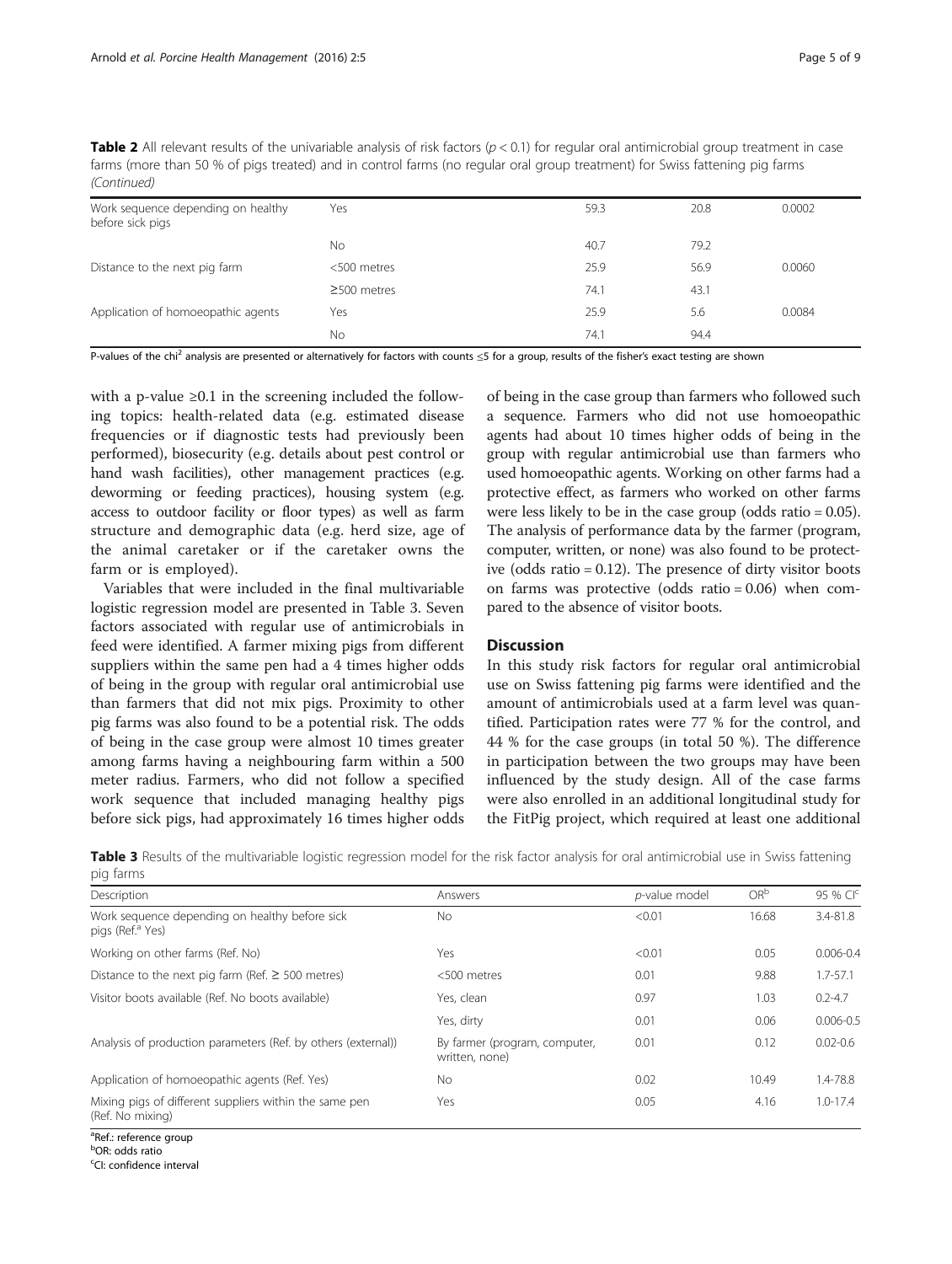farm visit. Therefore, more case than control farmers elected not to participate, because the farmers considered the extra visit(s) to be too time-consuming. For this reason voluntary participation by farmers may have introduced a bias into this study. Having a biased sample may have resulted in an underestimation of antimicrobial consumption. This bias could be stronger in the case farms, because the participation rate was lower in this group.

## Antimicrobial use

Sulphonamides and tetracyclines accounted for the major proportion of orally administered substances. This is in agreement with findings reported in an earlier study performed in Switzerland [\[18\]](#page--1-0). The usage patterns reported in this study differ from those found in other countries, where tetracyclines are more commonly used than sulphonamides [\[13, 19, 20\]](#page--1-0). A possible explanation could be that Swiss pig farmers were discouraged from using certain antimicrobials, including tetracyclines, in the past and SGD members are still discouraged from using certain antimicrobials, including tetracyclines, without carrying out further diagnostics. This is done to prevent antimicrobial administration from masking of clinical signs of economically important diseases such as enzootic pneumonia or swine dysentery which are systematically monitored by the authorities or the SGD health programme (personal communication Y. Masserey, head of regional SGD office).

To allow a standardized comparison of usage among farms, the TI was calculated. The TI has been used in previous studies to describe antimicrobial use [[7, 21](#page--1-0), [22](#page--1-0)]. In this study there was a wide range of farm level TI values. This was likely due to the definition of case and control farms used in this study. For this reason, the TI's may not be representative of Swiss fattening farms and generalizing to the population of Swiss fattening farms should be done with caution. On the farms in this study, there was no evidence that the control group had to compensate for the lower use of oral antimicrobials using a larger quantity of parenteral use of antimicrobials.

A comparison to the TI's found in other studies was not carried out, because methods for calculating TI's has not been standardized across countries and the recommended animal daily dose (ADD) varies between countries. An international working group is currently developing a list of ADD's that is valid for international use [[23](#page--1-0)]. However, at this time the list does not include all antimicrobial products used on farms in this study. Other differences between countries include variation in methods for estimating days at risk and for kg of pig treated [[7](#page--1-0), [21](#page--1-0)]. In a recent study Moreno 2014 [[24](#page--1-0)] reported that different values were used in almost all studies. Setting standard values is crucial for enabling comparisons between countries.

Five of the twenty-seven control farms used oral antimicrobials. Even though the TI's on these farms were low, there was a small number of control farms that had higher TI values than some of the case farms. On control farms oral administration mostly took place later in the fattening period and for therapeutic treatment of sick animals. These animals had a higher average weight and therefore more active substance was required to treat them. This could not be accounted for in the calculation of the TI used in this study, because the same standard pig weight was used for all farms. Finally, differences in TI may have been due to farmers administering antimicrobials at lower than recommended dosages, or for shorter treatment periods than recommended. There were differences in data quality between farms because some farmers did not report the number of animals treated or the administered dosage. For these reasons it was possible to calculate TI based only on amount of active substance used, rather than calculating daily doses used.

## Risk factor analysis

In this study, seven risk factors for increased oral antimicrobial use at the beginning of the fattening period were identified in Swiss fattening farms. A higher risk for oral antimicrobial use was found on farms mixing pigs from different supplying farms within the same pen. It is very likely that pigs from different farms were exposed to different pathogens. Transport in combination with formation of new groups [\[25](#page--1-0)] can cause stress for the animals, and can increase the risk of disease occurrence. This first risk factor was associated with the number of supplying farms, and whether the suppliers changed over time. These were also identified as risk factors in other studies [\[10, 26\]](#page--1-0). However, these were not in the final multivariable model in this study. A work sequence, in which sick animals were handled before healthy ones, was also a risk factor for regular antimicrobial use. This risk factor could be related to differences in the awareness of the importance of good management practices between case and control farms. The difference in awareness might also explain why other risk factors such as not working on other farms, external analysis of production parameters and no availability of dirty visitor boots were associated with increased oral antimicrobial use. Working on other farms may support the exchange of knowledge and increase the general awareness for good biosecurity. The factor of dirty visitor boots being of a lower risk than no visitor boots cannot be easily explained. It is possible that in a retrospective study design as applied in the present investigation, some factors in statistical analysis could have been found by coincidence. The higher risk for farms located in a radius of less than 500 metres to other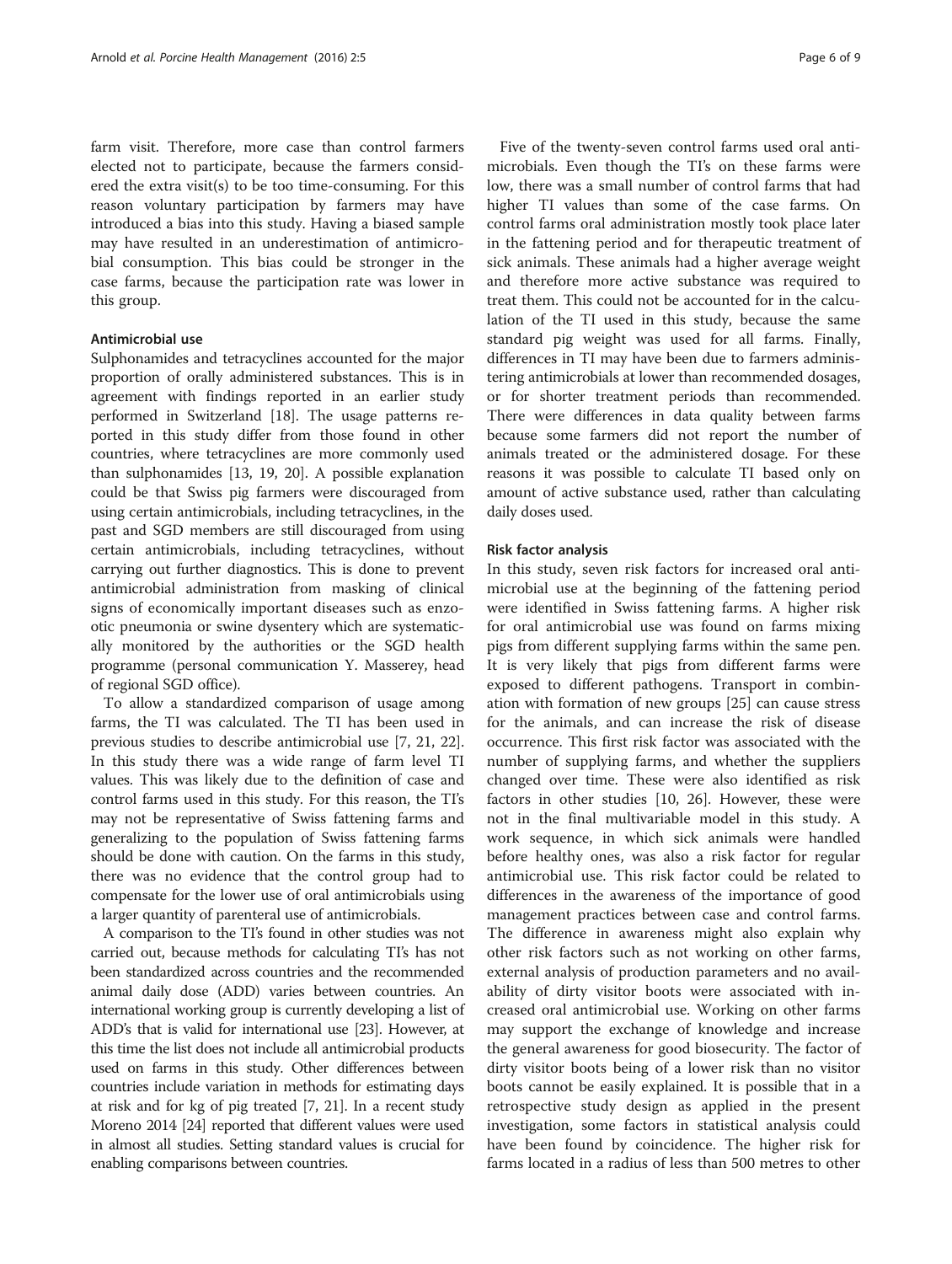pig farms could be due there being a higher probability of pathogen transfer over short distances. This factor was already described by van der Fels-Klerx et al. [\[15\]](#page--1-0) as potential risk factor. Farms administering homoeopathic agents had a lower risk for regular antimicrobial consumption. It may be possible that farmers in the control group were looking for alternative substances to antimicrobials and used homoeopathic agents instead. An indirect association may be more likely than direct causality for some risk factors. For example external analysis of performance data could be interpreted as indicator for the professional attitude of the farmers. Some of the factors not being part of the multivariable model in this study have been reported as risk factors in other studies. The size of the farm [\[15, 16](#page--1-0)] had no significant effect in this study. In another study performed in Switzerland, the sanitary break (time period when no pigs are in the barn or pen, before the next group of pig arrives), and not consequently practicing all-in-all-out were identified as risk factors, but were not part of the multivariable model of this study [\[10](#page--1-0)].

## Conclusion

In this study, risk factors for increased oral antimicrobial use on Swiss fattening pig farms were identified. An important recommendation to decrease oral antimicrobial consumption would be to avoid mixing pigs from different suppliers in the same pen. Additionally, more attention should be paid to the work sequence. Sick pigs should be handled after handling healthy ones. This study suggests that it would be important to increase the awareness of the farmers of the value of good farming practices, biosecurity and herd health. Improving the overall health of the pigs would help to reduce the consumption of oral antimicrobials on fattening pig farms.

## Methods

Data collection Study design

## A case–control study was performed with 99 fattening pig farms in Switzerland. Each farm was visited once. The control group consisted of 27 and the case group of 72 participating farms. The difference in group sizes was due to a follow-up intervention study in which only the farms of the case group participate. The follow-up study is a controlled field trial with the aim to reduce antimicrobial usage in farms with routine use of oral antimicrobials. The sample size for our study was calculated to detect an odds ratio of 3.5 with a power of 80 % and a significance level of 5 %, using the software PASS 12 (Hintze, J. (2013). PASS 12. NCSS, LLC. Kaysville, Utah, USA. [www.ncss.com\)](http://www.ncss.com). The following inclusion criteria were used to define and select case farms: oral antimicrobial group treatment taking place at the beginning of the

fattening period had to be administered to at least 50 % of all pigs during the previous twelve months. The control group included farms without routine oral group treatment or, farms where oral antimicrobials were administered to less than 50 % of all pigs in the last 12 months. The minimum farm size was 30 pig places. The person mainly responsible for the pigs had to have adequate German language skills to be able to answer the questionnaire accurately.

## Recruitment

A list of potential case and control farms was generated from the database of the SGD, where information on oral antimicrobial treatments was available from January 2011 to August 2014. About 60 % of the Swiss fattening farms are members of the SGD (personal communication HP. Keller, CEO SUISAG). Farmers joining the SGD benefit from a health programme with the main goal of preventing the spread of economically important diseases. The programme mainly consists of certifying farms according to their health status and rules for pig trading. Regular farm visits by a veterinarian are also a key element of the programme. All farms fulfilling the study inclusion criteria were extracted from the SGD database. To achieve a broader representation of the Swiss population of pig fattening farms, an additional effort was made to recruit farmers who were not members of the SGD. Veterinarians of the Swiss Association of Pig Medicine were asked to identify farms fulfilling the inclusion criteria. From the list of both groups of farmers, case and control farms were randomly selected until a sufficient sample size of farms, fulfilling all inclusion criteria, was achieved. Initially, a letter was sent to all farmers, informing them about the upcoming project. Farmers were subsequently contacted by telephone, inclusion criteria were verified, and they were asked to participate. All participants were recruited and visited between May 2014 and January 2015. All visits were performed by 3 veterinarians working on the project.

## **Materials**

Data were collected using two questionnaires. One was sent to the farmers before the farm visit and the second was completed during the farm visit. Questionnaires were designed by a group of experts (pig veterinarian, epidemiologists, and agronomist) to align with the results of former studies [\[10](#page--1-0), [22\]](#page--1-0). Questionnaires included the following topics: farm structure and details about the farmer, performance data, housing, management, food and water supply, health of pigs, biosecurity and antimicrobial use. Draft questionnaires were evaluated by a social scientist with experience in questionnaire design and the questionnaire was pretested on 2 farms. The results of the pre-test were not included into the final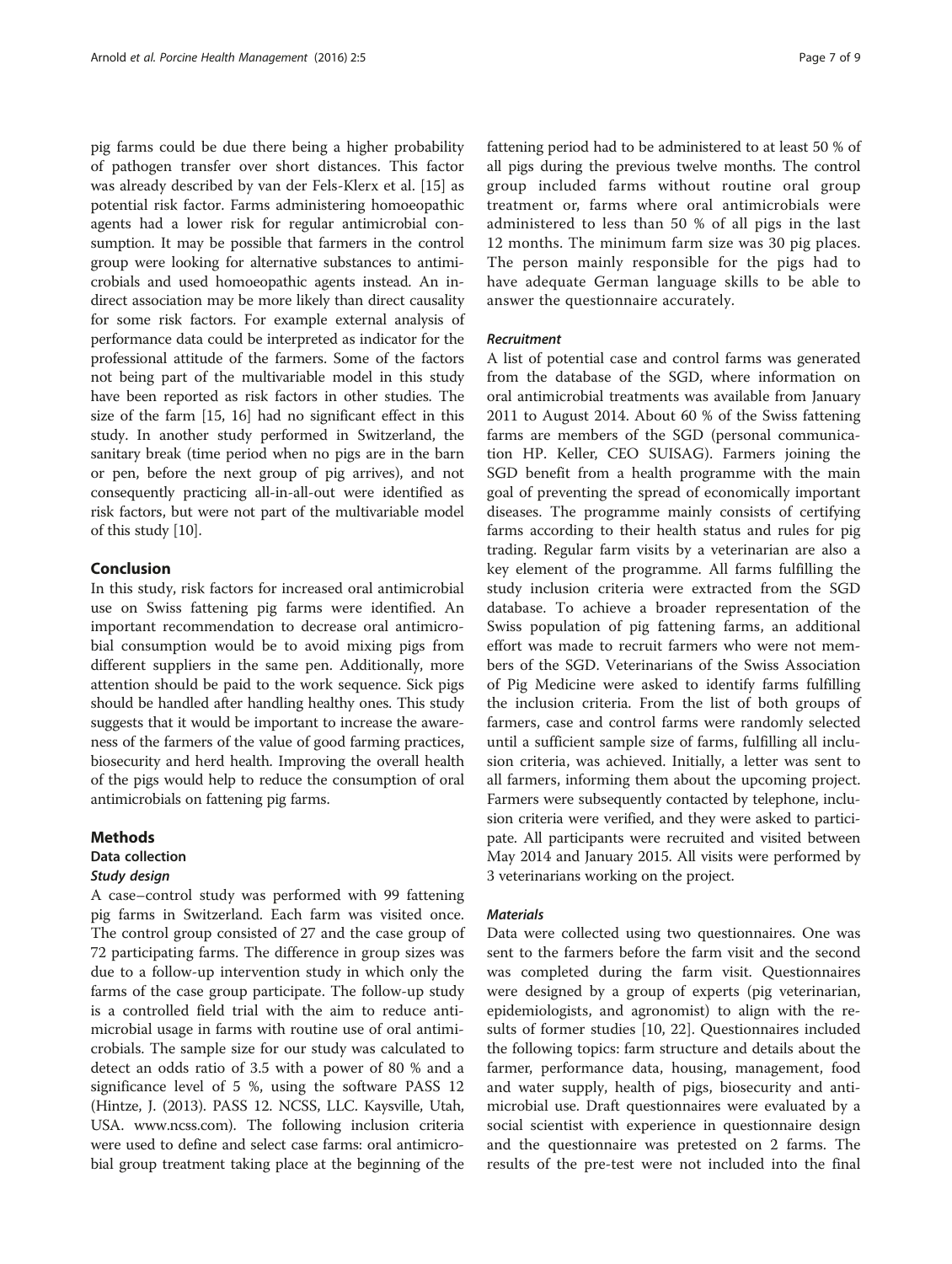analysis. Questionnaires are available on request from the authors (in German). Data on the antimicrobial consumption within the last twelve months were extracted either from the farm inventory or the treatment journal, prescription forms or, if these were not available, from the veterinarian's invoices.

## Data analysis

Statistical analysis was performed using NCSS 9, NCSS, LLC. Kaysville, Utah, USA. Descriptive statistic was carried out for potential risk factors and antimicrobial usage. For antimicrobial consumption, the amount of active substance used was calculated for each substance separately as the product of number of units (e.g. ml, mg) administered and the weight of active ingredient per unit (e.g. mg/ml or mg/kg). To enable a comparison of the antimicrobial use between farms, the TI was chosen as a measure of usage [\[7](#page--1-0), [21, 22](#page--1-0)]. The TI was calculated by dividing the amount of active substance used (mg) through the product of: the ADD, the days at risk and kg weight of pigs. The outcome was then multiplied by 1000. The TI is a measure of the number of animals treated daily with one ADD per 1000 pigs [[21\]](#page--1-0). Information about the ADD for each product was extracted from the Swiss on-line database of pharmaceutical products [\[27](#page--1-0)]. For products with a range of recommended doses, the lowest value was used for orally administered antimicrobials. For antimicrobials administered by injection, the highest value was used. This protocol was based on previous studies demonstrating that oral antimicrobials are often administered at below the recommended dosage, and injections are more likely to be administered at above the recommended dosage [[7, 21](#page--1-0)]. To estimate the number of days at risk, the median length of the fattening period was taken from the data collected by questionnaire. The kg weight of pigs was calculated as the total number of pigs produced in one year multiplied with the average weight at the beginning of fattening. Since weight was not available on all of the study farms, the average weight at the beginning of fattening (26.8 kg) in 2014 was obtained from one of the main Swiss pig marketers (personal communication M. Reich, Anicom, Switzerland).

All data were entered into NCSS 9 and checked for plausibility and counts per group. Continuous data, where a non-linear relationship with the outcome was expected, were grouped into several categories. Univariable screening of all potential risk factors was performed using chi-squared tests. For factors that contained less than 5 counts per group, fisher's exact tests were performed. Variables with p-values < 0.1 were considered for entry into the multivariable logistic regression model. All potential risk factors were screened for correlation among each other. If a high correlation between two

variables was observed (phi  $> 0.7$ ), the biologically more meaningful variable was selected for the model. The multivariable logistic regression model was built with a stepwise forward selection procedure. Only variables significantly associated with being a case farm  $(p < 0.05)$ were retained in the model. Biologically meaningful interactions between the risk factors were tested, but none of them was significant.

## Competing interests

The present study was initiated by SUISAG, a private company owned mainly by the Swiss federation of pig producers (Suisseporcs). The SUISAG divisions of veterinary Pig Health Service (SGD), breeding and reproduction deliver different services in the pig sector, for example veterinary consulting. The SUISAG has well established connections with various stakeholders, e.g. with authorities, farm veterinarians and marketers. The present study, which was part of the FitPig project [\(http://www.hafl.bfh.ch/fitpig](http://www.hafl.bfh.ch/fitpig)), was funded by the Federal Food Safety and Veterinary Office (FSVO), Federal Office for Agriculture (FOAG), Federal Office for Public Health (FOPH) and the Suisseporcs. The researchers worked independently, and no influence on study design, analysis, interpretation or results was exerted by the funding bodies. The authors declare that they have no competing interests.

#### Authors' contributions

CA helped to draft questionnaires, recruited participants, performed farm visits, managed the data, performed the statistical analysis and wrote the manuscript. GS participated in designing the study, assisted with the statistical analysis and revised the manuscript. PH and JM helped to draft questionnaires and performed farm visits together with CA. XS, PSP and PSC helped to draft the questionnaires. JP initiated the study, contributed to the study design, and consulted on practical and scientific aspects of the study. MH participated in designing the study, extracted the list of possible participants from the database, coordinated the working processes, assisted with the statistical analysis, and helped to draft the manuscript. All authors read and approved the final manuscript.

#### Authors' information

CA, PH and JM are postgraduate veterinarians (doctoral students). GS is veterinarian and head of the Veterinary Public Health Institute of the Vetsuisse Faculty Bern. She holds a doctorate degree in theriogenology, a masters degree (M. Sc.) in epidemiology and is diplomate of the European College of Veterinary Public Health. PSC is a postdoctoral veterinarian and head of a regional SGD office. XS is the veterinary head and associate professor of his institution. PSP is agronomist and associate director of his institution. JP is veterinarian and lecturer for pig production at her institution. MH is the veterinary project coordinator at her institution, and she is diplomate of the European College of Veterinary Public Health.

#### Acknowledgments

This research, which was part of the FitPig project, was funded by the Federal Food Safety and Veterinary Office (FSVO), Federal Office for Agriculture (FOAG), Federal Office for Public Health (FOPH) and the Suisseporcs.

Karin Zbinden verified the drafts of the questionnaires as a social science expert. Merel Postma provided the questionnaires of the Minapig project for supporting the development of the questionnaires. The veterinarians of the SGD supported the recruitment by cross-checking the list of potential participants. The veterinarians of the Association of Pig Medicine reported potential participating farms. We would like to thank John Berezowski for language editing of the manuscript.

We thank all those who contributed to this study and especially the participating farmers.

#### Author details

<sup>1</sup>SUISAG, Division SGD, Sempach, Switzerland. <sup>2</sup>Veterinary Public Health Institute, Vetsuisse Faculty, University of Bern, Bern, Switzerland. <sup>3</sup>Department for Farm Animals, Division of Swine Medicine, Vetsuisse Faculty, University of Zurich, Zurich, Switzerland. <sup>4</sup>Berne University of Applied Sciences, HAFL -Agricultural Sciences, Zollikofen, Switzerland.